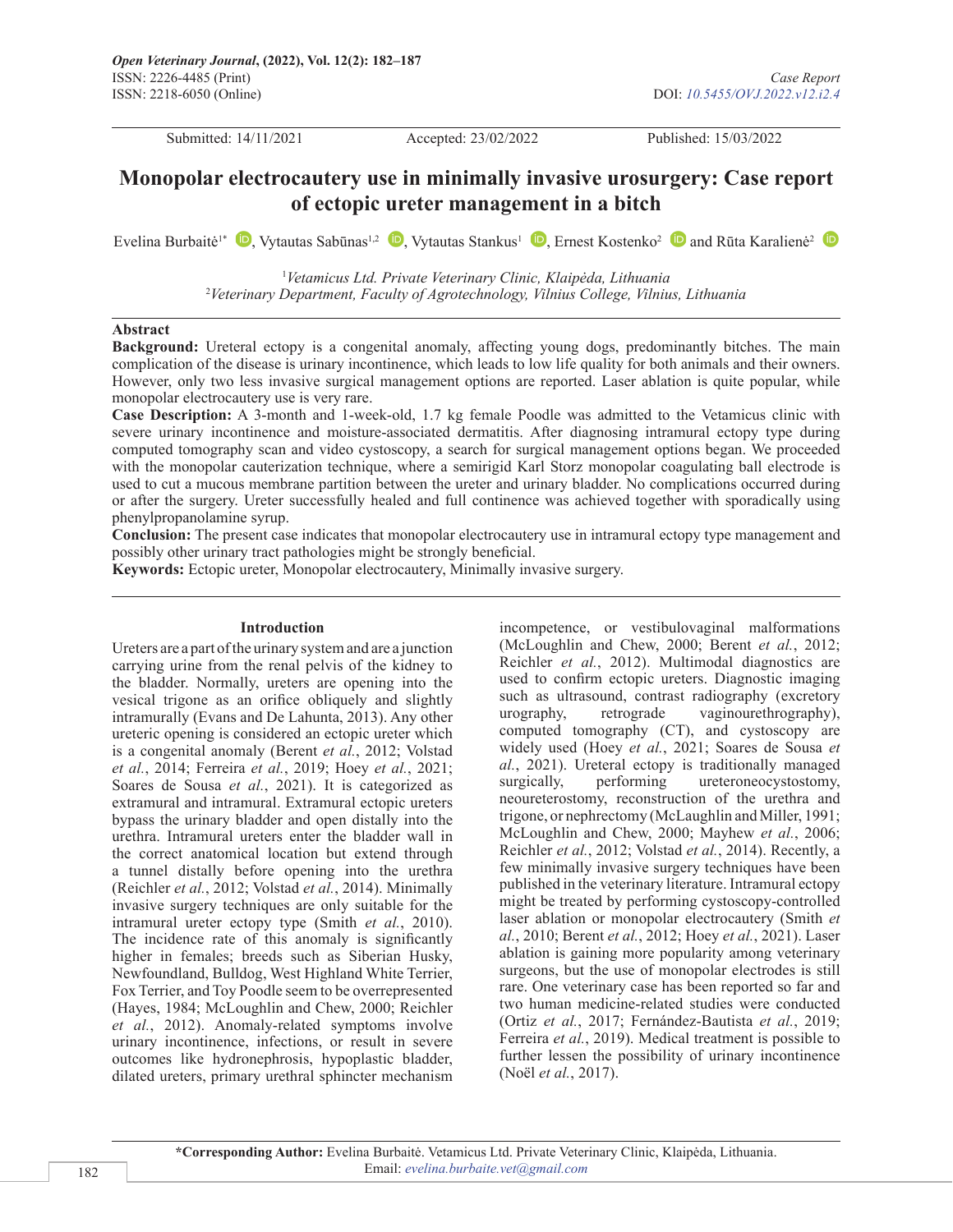### **Case Details**

A 3-month and 1-week-old, 1.7 kg female Poodle presented to the private veterinary surgery and diagnostic center Vetamicus in Klaipeda town, Lithuania. The reason of the appointment was urinary incontinence, which has never improved since getting the dog in Belarus. The urine leaked constantly but she was also able to urinate voluntarily. Around the vulva, there was moisture-associated dermatitis. Blood work showed eosinophilia and leukocytosis, yet C-reactive protein was within the normal range.

To confirm the possibility of an ectopic ureter, we proceeded with CT scan and cystoscopy. Patient was anesthetized with dexmedetomidine (Dexdomitor ® 0.5 mg/ml–0.04 ml i.m.) and butorphanol (Butomidor  $\Omega$  10 mg/ml–0.04 ml i.m.). Propofol (Propofol Fresenius ® 10 mg/ml–0.2 ml i.v.) and midazolam (Fulsed ® 5 mg/ ml–0.1 ml i.v.) were used for induction.

The CT scan was performed on a GE BrightSpeed 8 CT machine. The patient was positioned with the head pointing to the gantry in dorsal recumbency. Anesthesia was maintained with isoflurane gas flowing through a fourth-size endotracheal tube. A helical scan acquisition was performed through points of I (eight thoracic vertebra) through S (the caudal portion of *os pubis*) with slice gaps of 1.25 mm. A total of 448 images were taken twice—pre and post-contrast medium infusion (iohexol, Omnipaque ® 647 mg/ ml–2.4 ml i.v.). Analyzing soft tissue reconstructions in transverse, sagittal, and dorsal planes of the CT tomograms, we found that the left ureter opening is pathological (Fig. 1).

An orifice is found immediately where the urethra is formed; therefore, urine flows outward bypassing the urinary bladder and sphincter. Ectopy type is thought to be intramural due to visible thin mucous membrane partition between the bladder and ureter. It extends from the urethra to the anatomical ureter opening location. As seen in other ectopy cases, we observed a complex of pathologies: the urinary bladder was localized more caudally, and the urinary tract was shorter than usual (Fig. 2). Cystoscopy was performed with the instrument shown in Figure 3.

During the cystoscopy, a 1,000 ml injectable water bottle with disposable pressure infuser was used to expand and rinse the urinary tract. Findings were consistent with CT results. The urethra and bladder contained a mucous membrane tunnel which prevented the left ureter to open in a normal anatomic position. Instead, its orifice was shifted caudally straight into the urethra and not the trigone of the bladder.

One-and-a-half month after the diagnosis, surgery using monopolar electrocautery was performed. For that, we only needed a semirigid Karl Storz monopolar coagulating ball electrode (3  $Fr \times 53$  cm), LED Surtron 120 high-frequency electrosurgery unit in a monopolar mode, and a grounding steel plate prepared with a



**Fig. 1.** Post-contrast dorsal reconstructed CT study image. Red star indicates the caudal portion of the left ureter, which is expanded and might indicate a forming mild hydroureter.

thick ultrasonographic gel layer in contact with shaved patient's skin (Figs. 3-5).

The dog was anesthetized using dexmedetomidine (Dexdomitor ® 0.5 mg/ml–0.04 ml i.m.), butorphanol (Butomidor ® 10 mg/ml–0.04 ml i.m.), and ketamine (Ketamidor ® 10%–0.01 ml i.m.). Propofol (Propofol Fresenius ® 10 mg/ml–0.5 ml i.v.) and midazolam (Fulsed ® 5 mg/ml–0.1 ml i.v.) were used for induction. Maintenance was achieved with inhalation of isoflurane anesthetic gasses (2% minimum alveolar concentration (MAC)). A 0.5 liter counterlung was used and we needed no artificial lung ventilation as the patient was stable during the procedure. We infused 50 ml of 0.9% NaCl solution intravenously to prevent hypovolemia and kept the surgical table warm to avert hypothermia. The procedure was carried out aseptically; trichotomy was made around the vulva and inner thighs. The skin was scrubbed in with a soapy povidone-iodine solution and finished off with Cutasept F® antiseptic skin solution. Sterile drapes (size  $150 \times 200$  cm), camera covers, and gowns were used. Optic light cable and telescope were coldly disinfected in a Sekusept Aktiv® solution.

The surgery aimed to cut the outer ureteral membrane and redirect left kidney-produced urine from the urethra to the bladder. Before cutting, a hydrophilic 3 Fr catheter was introduced through a pathologic left ureter opening. It worked as a guide to fully visualize the intramural ureteral tunnel. After that, a Karl Storz monopolar coagulating ball electrode  $(3 \text{ Fr} \times 53 \text{ cm})$ was introduced through the working channel of the cystoscope sheath. The electrode cut the medial aspect of the ureteral wall up to the bladder trigone, where the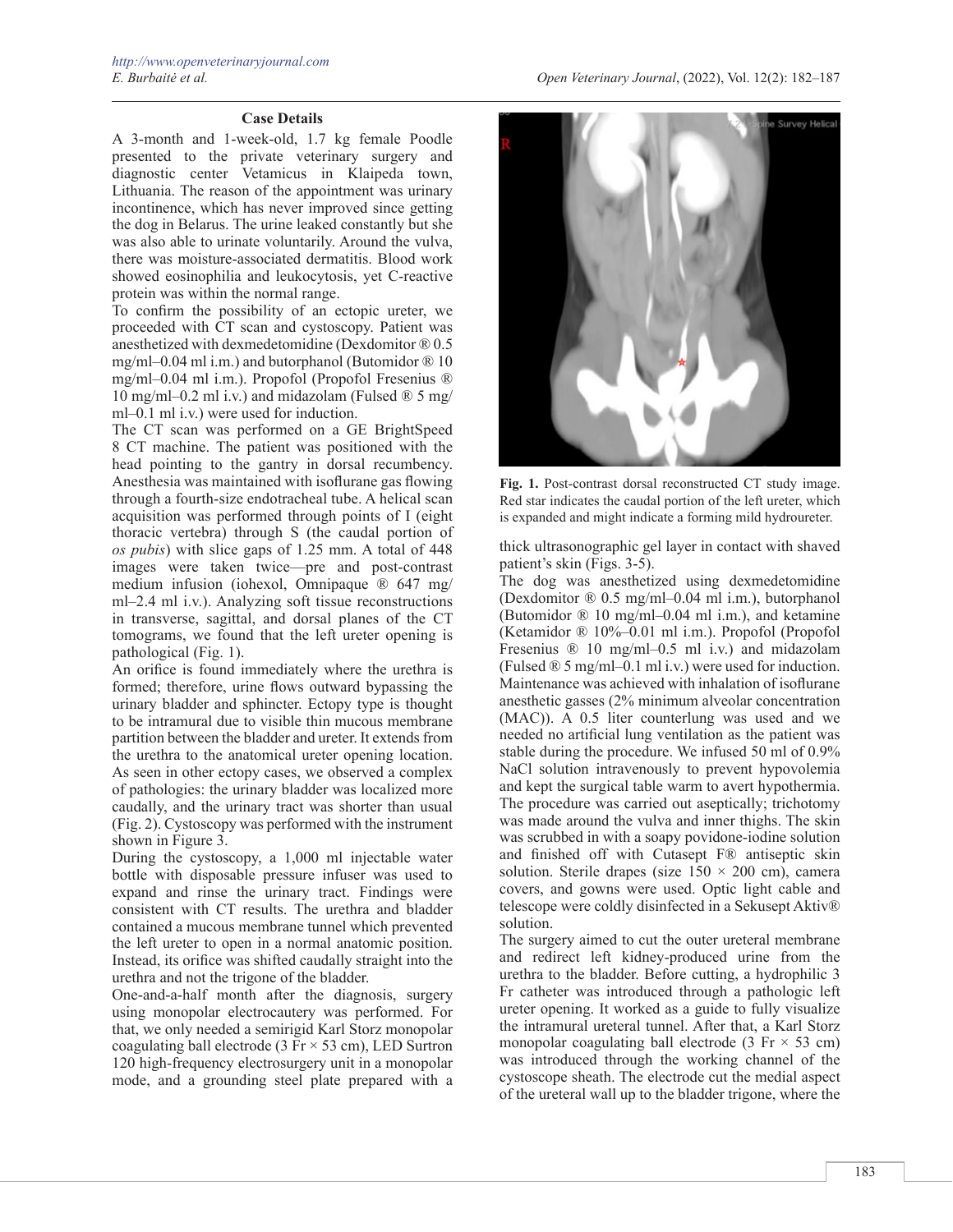

**Fig. 2.** Post-contrast transverse reconstructed CT study images. Red stars indicate the left ureter opening into the urinary bladder. The blue arrow shows the contralateral ureter position. They both cross the wall of the bladder in a normal position, but the left one is excreting urine through a channel into the urethra. An orifice is found immediately where the urethra is formed; therefore, urine flows outward bypassing the urinary bladder and sphincter.



**Fig. 3.** Cystoscopy set. Numbers indicate certain equipment. 1, Karl Storz rigid cysto-urethroscope sheath, 14 Fr size; 2, Karl Storz fiber optic light cable; 3, Karl Storz telecam camera head with a connected Hopkins 30-degree, 2.7 mm diameter, and 18 cm length rigid telescope; 4, sheath has three separate channels: one is used as a working channel and the other two for irrigation and suction.



**Fig. 4.** Semirigid Karl Storz monopolar coagulating ball electrode (3 Fr × 53 cm) connected to a monopolar 4 mm Ø HF connection cable.

contralateral normal ureter opens. The cut membrane did not bleed during the surgery (Figs. 6–8).

Another hydrophilic 3 Fr pigtail-type catheter was introduced through the working channel with one end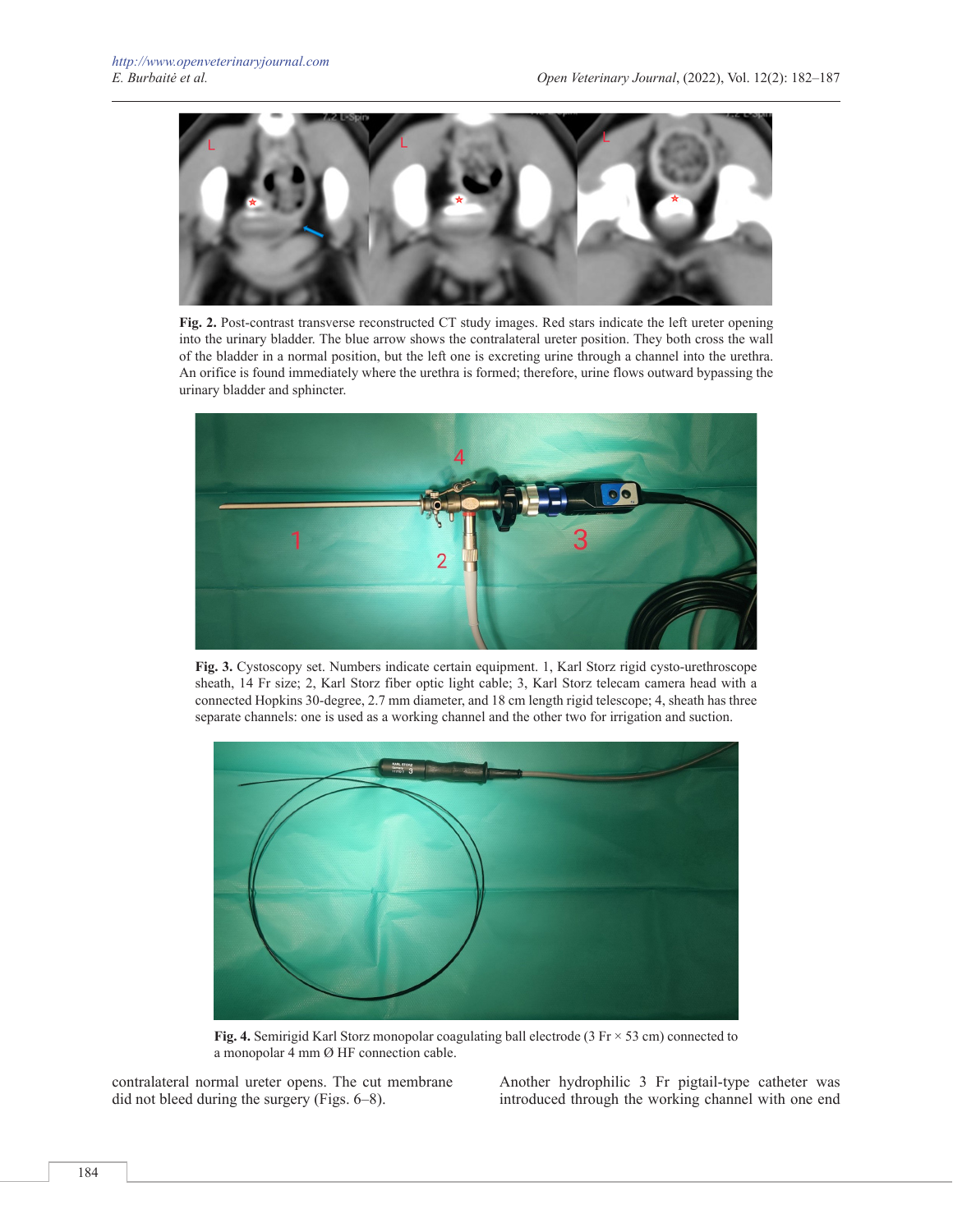

**Fig. 5.** A semirigid Karl Storz monopolar coagulating ball electrode tip.



**Fig. 6.** Cystoscopy picture where the ureteral membrane (see the green stars) is seen before cutting with the semirigid Karl Storz monopolar coagulating ball electrode (marked with a red arrow). A bright yellow 3 Fr guide catheter is seen on the right side of the picture (marked with a yellow arrow).

opening into the left kidney pelvis and another into the bladder. It was used to prevent ureteral tunnel healing and was left in for 7 days. Amoxicillin and clavulanic acid solution (Synulox RTU® 140 mg/ml–0.2 ml s.c.) was injected after the procedure and tablets were given at home (1/2 BID). NSAIDs were given s.c. once (Meloxidyl ® 5mg/ml solution–0.09 ml s.c.) and prescribed (Meloxidyl® 1.5 mg/ml solution–0.15 ml p.o.) to use 3 days SID, and relieve postoperative irritation and pain.

One week postoperation, a control cystoscopy was performed. The ureter looked well healed; therefore, we took out the pigtail catheter.

The owner stated that the dog experienced no pain or discomfort after the surgery, apart from catheter-caused stranguria. Dermatitis resolved quicker than expected because the urine stopped leaking immediately after the procedure. Two weeks later, the owner reported that urine still leaks at night; ergo, a medical treatment was started by prescribing phenylpropanolamine (Propalin® 40 mg/ml syrup–0.1 ml TID 30 minutes before meals, p.o.).

Nine months after the surgery, we formed a telephone questionnaire and evaluated owner's answers about the dog. Urine incontinence level was reported to be 0/3 (3 being constant leak and 0 being no leak whatsoever). Dermatitis has never returned. Urination is normal, just like in a healthy dog. We found out that the animal still gets phenylpropanolamine syrup occasionally; hence, we repeated the questionnaire 2 weeks after stopping the medication. The results showed that 3 days after stopping the drug, she had a mild leakage at night. But after that, full continence was achieved. It is important to note that even being a grown-up dog now (1 year and 2 months), she never had her first heat, which might be due to the complex urogenital tract pathologies. The questionnaire also sought to evaluate the burden of having a dog that cannot urinate properly. It was stated that dealing with this sort of problem is a huge affliction. Extra time, expenses, and efforts must be taken into consideration. In the last question, the owner evaluated the diagnostics, surgery, and healing processes to be 5/5 (with 5 being very satisfactory and 0 being not satisfactory at all). They would repeat it if needed and recommend it to other animal owners. *Ethical approval*

All clinical procedures with the animal followed in this study were in accordance with Lithuanian (The Republic of Lithuania Law on Welfare and Protection of Animals No. XI-2271) and European legislation for the protection of animals.

## **Discussion**

Intramural ectopy type is a fortunate pathology in a way that there are multiple options of surgical management for it. We believe that a minimally invasive approach is best suitable for the patients and their owners. Unfortunately, laser ablation surgery, which is known for decent outcomes, requires a lot of specific and expensive equipment. Diode or Holmium: yttrium aluminum garnet laser fibers are usually used. Apart from it being very specific hardware, certain knowledge must be attained to use it (Smith *et al.*, 2010). What is more, in our area, the estimated price for laser ablation equipment was five times higher than for monopolar cauterization. Studies report that laser ablation surgery resulted in urine continence without any additional treatment in 47% and 63% of the patients (Berent *et al.*, 2012; Hoey *et al.*, 2021). Monopolar cautery is still a new concept, and the only case report in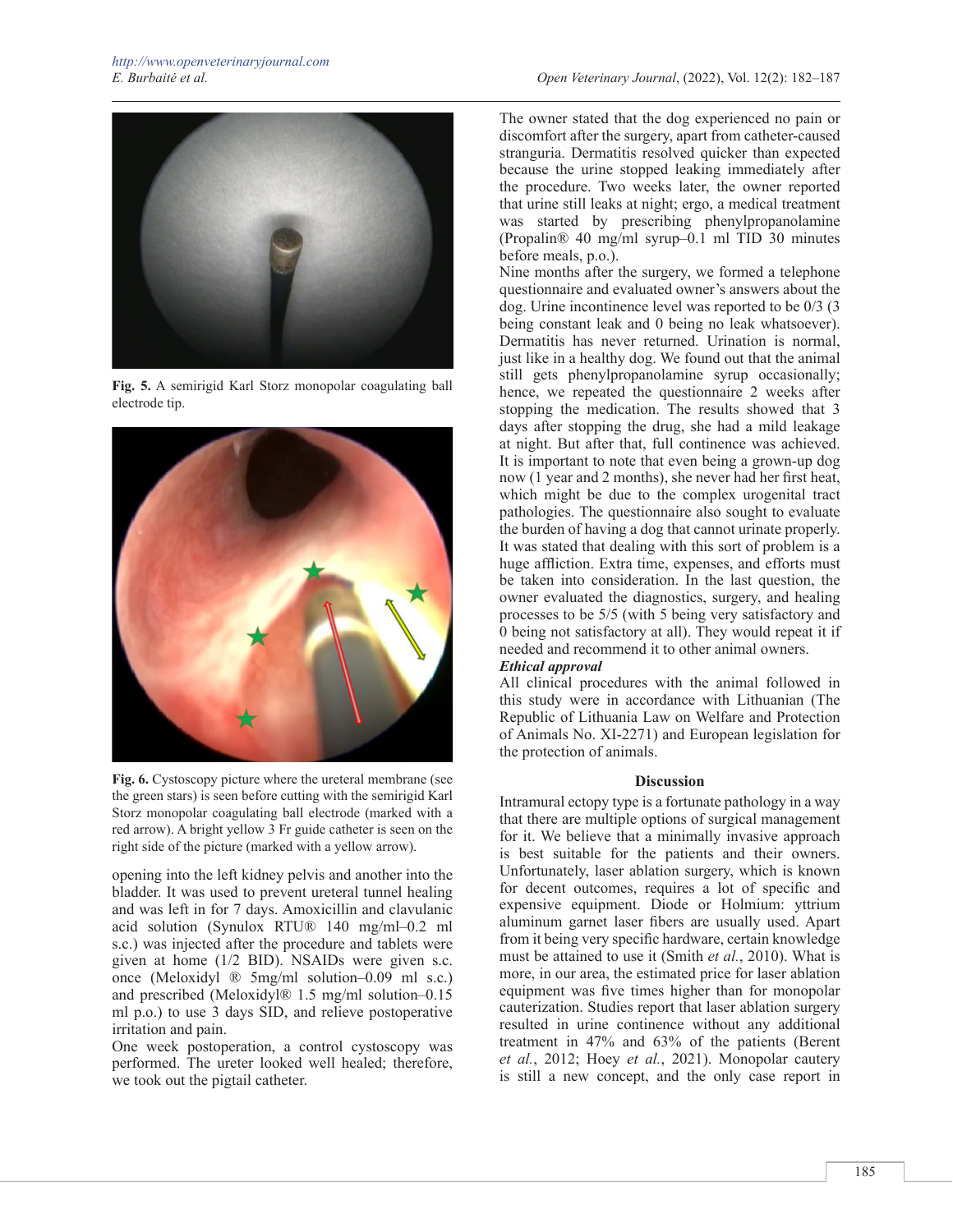

**Fig. 7.** Cystoscopy pictures where green stars indicate edges of the cut ureteral membrane. A yellow 3 Fr guide catheter is seen on the right side of both pictures.



**Fig. 8.** Cystoscopy picture taken after cutting the ureteral membrane (see the green stars). A 3 Fr pigtail type catheter is outlined in red; it is curled inside the urinary bladder.

veterinary literature resulted in a comeback of urinary incontinence (Ferreira *et al.*, 2019). But a few human studies using this tool were successful. First, ectopic ureter management with monopolar electrocautery in human infants was used to create a new ureteral outlet into the bladder (Ortiz *et al.*, 2017). Second, monopolar heat probe electrode (2 Fr =  $2/3$  mm, 20 V) was used to successfully manage human ureteral stump syndrome after nephrectomy (Fernández-Bautista *et al.*, 2019).

Complications in ectopic ureter surgical management are not rare whatsoever. Continued postoperative incontinence is the most frequent as well as disappointing, and might result in euthanasia later in life (McLoughlin and Chew, 2000; Noël *et al.*, 2017). Intramural ureter recanalization after ligation or cauterization is another possible malady (Smith *et al.*, 2010; Ferreira *et al.*, 2019). To prevent that, the authors suggest double ligation (McLaughlin and Miller, 1991). We assumed that cauterized ureteral walls might recanalize too; therefore, we used a pigtail catheter for them to not have any contact. From our experience, 6 days are enough for the mucosa to fully heal. [Ferreira *et al.* (2019) reported leaving the catheter in for 11 days. The reason for insertion was to prevent ureteral stenosis, possibly due to cautery-related edema.] Abdominal surgery resulted in a higher rate of more severe complications. 50% of the dogs after ureteral reimplantation developed worsening hydroureter or hydronephrosis; 16% of the dogs after the intravesicular transplantation technique had dysuria; and 8% of the dogs with ureteronephrectomy developed renal failure (Berent *et al.*, 2012). A complication rate of 26% occurred after surgical correction by modified neoureterostomy or ureteroneocystostomy (Reichler *et al.*, 2012). Severe laser ablation procedure complications involve uroretroperitoneum or uroabdomen, which we successfully avoided. It is reported that the overall complication rate in a minimally invasive approach is rare, which is the reason why professionals might prefer modern surgical solutions (Smith *et al.*, 2010). Carrying out a minimally invasive urosurgery in a

1.7 kg toy dog was risky and challenging, especially considering that this has been seldom described. The smallest weight was reported to be 2.7 kg. The same study suggested that female dogs who weigh more than 20 kg have worse continence outcomes (Berent *et al.*, 2012). McLoughlin and Chew (2000) stated that cystoscopy is safe in puppies above 3 kg of weight. Although our patient was almost twice as small, we achieved satisfactory results. The poodle is now fully capable to urinate voluntarily; no serious complications have been noticed.

The patient succeeded in full continence after monopolar cauterization and medical treatment with phenylpropanolamine syrup. We speculate